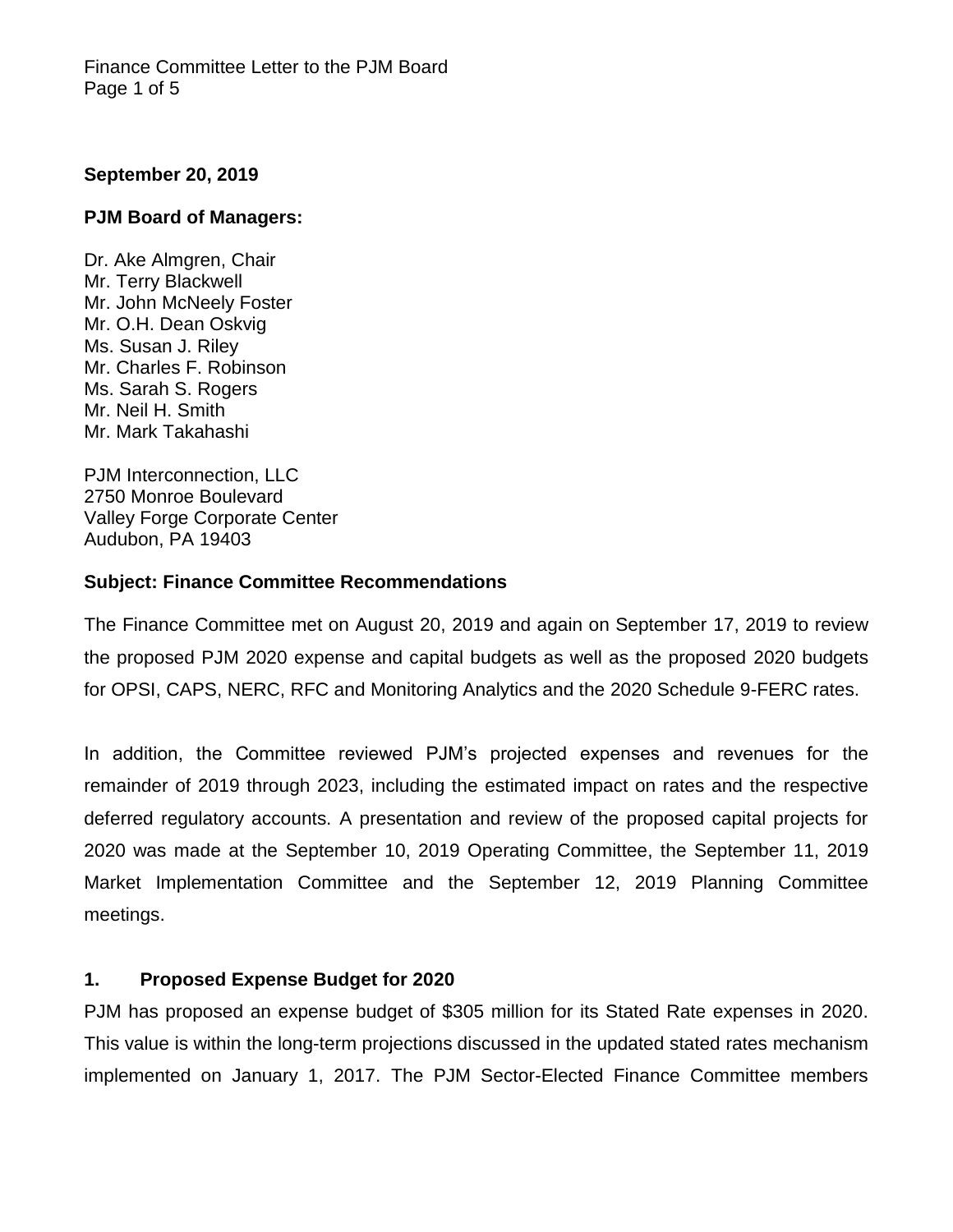#### Finance Committee Letter to the PJM Board Page 2 of 5

appreciate PJM Management's efforts to control the company's expenses and provide timely, accurate and highly usable financial analysis for the committee.

For 2019, PJM proposed, and the PJM Board of Managers ("Board") approved, an expense budget of \$296 million. Current forecasts project PJM's actual expenses will be approximately \$298 million for 2019, which is \$2 million above the original budget. The Sector-Elected representatives of the PJM Finance Committee recommend that the Board accept the proposed 2020 expense budget while encouraging PJM Management to continue to seek and sustain cost-saving initiatives that enhance efficiency, reliability, and effectiveness of PJM markets.

# **2. Proposed 2020 Capital Budget**

PJM has proposed a capital budget for 2020 of \$40 million. This budget is \$2 million below the 2019 budget. This aligns with the long-term projections discussed in connection with the updated stated rates mechanism implemented on January 1, 2017.

The Sector-Elected representatives of the PJM Finance Committee recommend that the Board accept the proposed \$40 million capital budget for 2020.

# **3. Proposed Schedule 9-FERC Rate for 2020**

PJM has proposed a Schedule 9-FERC rate of \$0.0783 per MWh of load for 2020 relative to PJM's projected transmission usage of 822 terawatt-hours for 2020. This represents a \$0.0009 per MWh of load increase in cost from the 2019 Schedule 9 FERC rate. The 2019 Schedule 9- FERC rate is \$0.0774 per MWh.

The Sector-Elected representatives of the PJM Finance Committee recommend that the Board accept the proposed rate.

# **4. Proposed Schedule 9-OPSI Rate for 2020**

OPSI presented its approved budget of \$922,500 for 2020. This represents a \$226,200 or 32.5% increase from the 2019 OPSI budget. Any OPSI budget increase in excess of 15%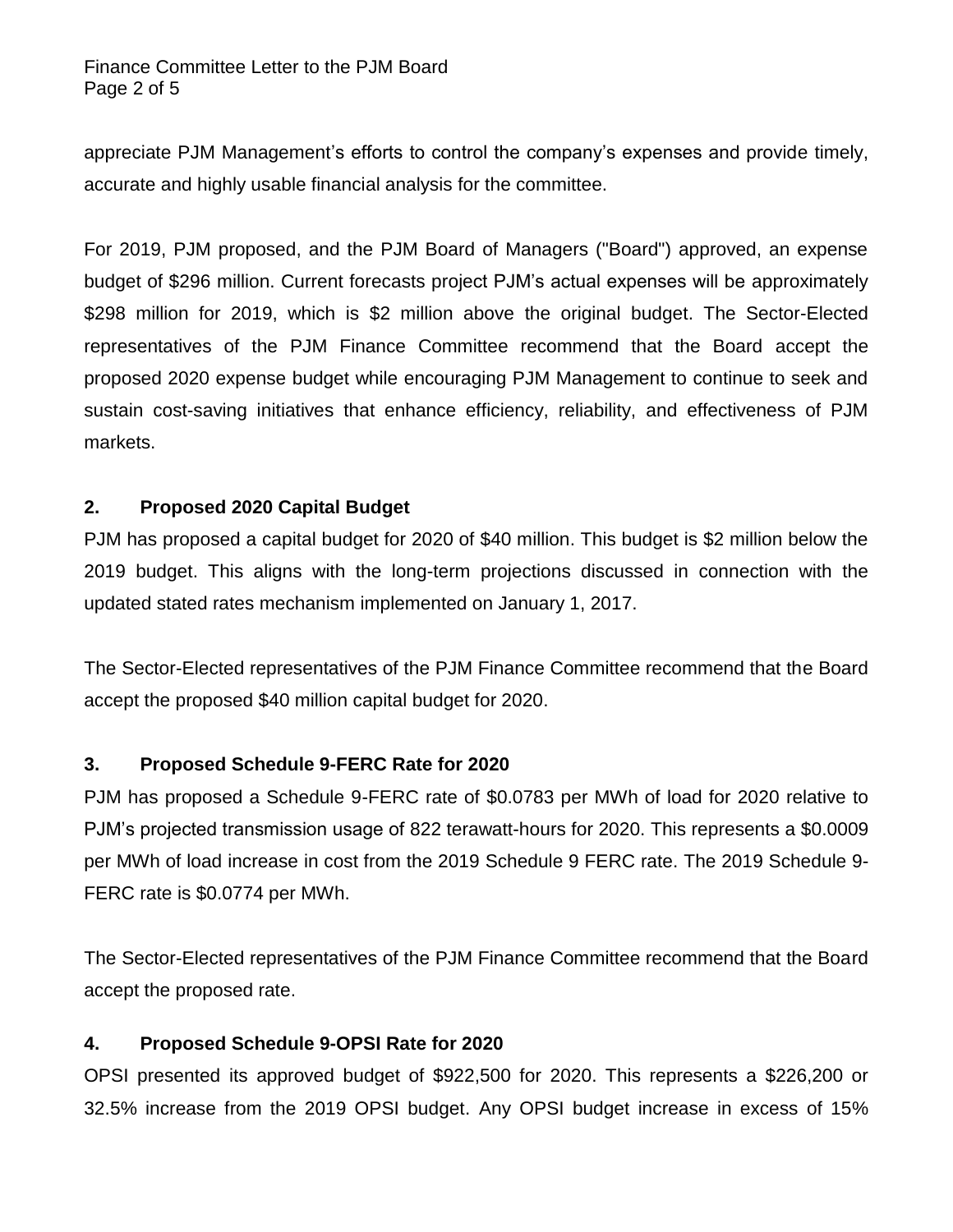Finance Committee Letter to the PJM Board Page 3 of 5

requires FERC review and approval. The Sector-Elected Representatives of the PJM Finance Committee requested additional information about OPSI's budget for 2020 which was provided to the Committee in a timely manner. However, since the Members may comment on this unprecedented increase at FERC, the Sector-Elected representatives are not collectively providing a recommendation on the requested budget.

### **5. Proposed Schedule 9-CAPS Rate for 2020**

CAPS presented its budget of \$513,948 for 2020. This is an increase of \$34,862 or 7.3%. Any CAPS budget increase in excess of 7.5% requires FERC review and approval. Since the proposed 2020 CAPS budget increase is below the FERC approval requirement identified in Schedule 9-CAPS, the Sector-Elected Representatives of the PJM Finance Committee accept the CAPS budget for 2020.

### **6. Proposed Schedule 9-MMU Rate for 2020**

The 2020 Monitoring Analytics' proposed budget is \$14.7 million, a \$1.3 million or 9.7% increase from the 2019 original budget and a \$2.5 million or 20.5% increase from the current projected costs for 2019. Monitoring Analytics' budget has increased annually since 2014. The main drivers for the budget exceeding prior year's expenses is the increase in compensation and benefits for additional staff, merit increase, and benefit inflation; increase in depreciation reflecting capital purchases for systems replacements, and asymmetrical risk related to managing expenses.

There were some issues of concern to the Committee and the Sector-Elected Representatives regarding Monitoring Analytics' budget for 2020. The budget increase of 20% over than forecasted 2019 expenses is considerable. The Representatives will be closely monitoring the expenses in 2020 as well as the budget for 2021. Despite the concerns, the Sector-Elected Representatives of the PJM Finance Committee accept the Monitoring Analytics' budget for 2020 while encouraging the Board to also exercise due diligence.